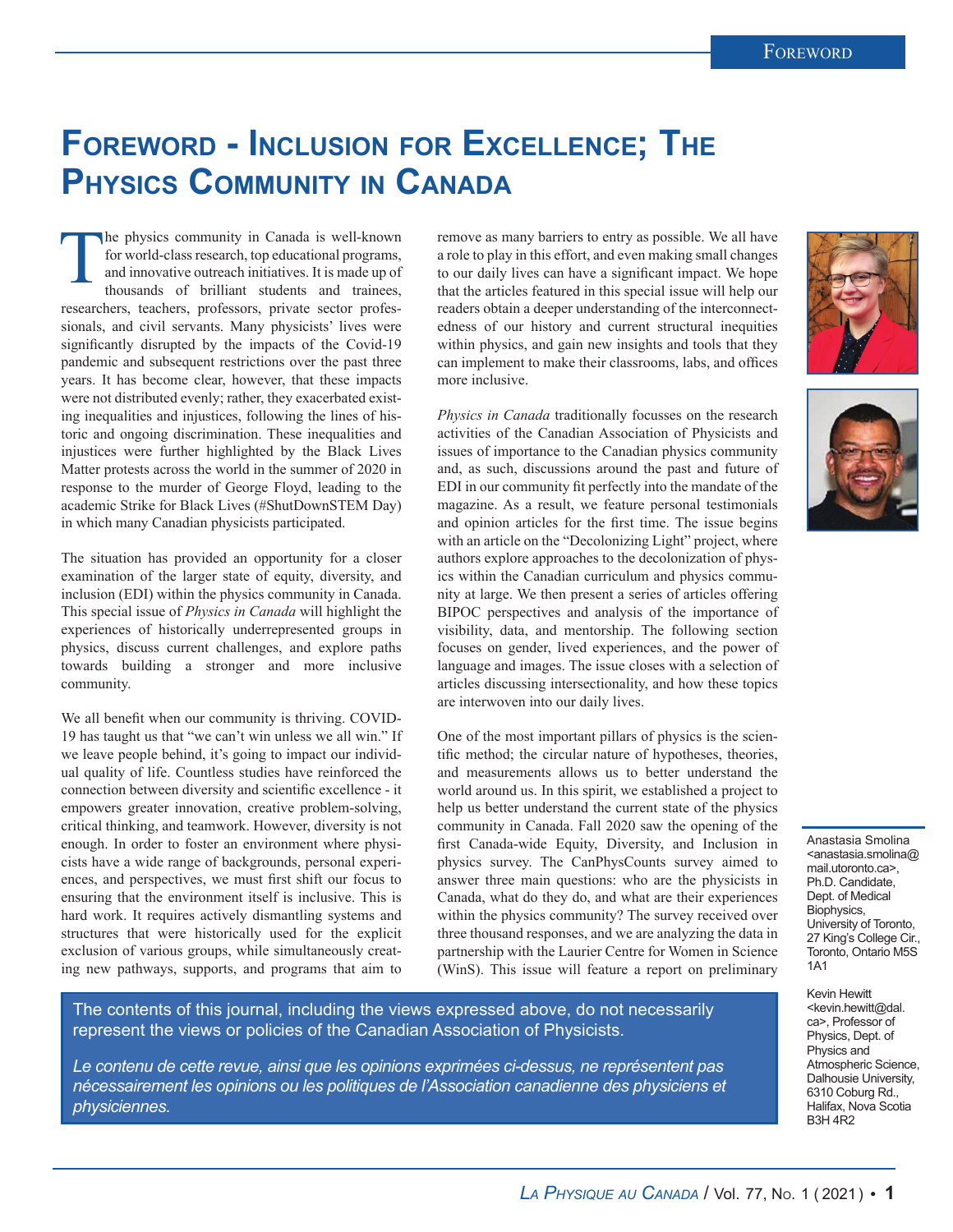data, with the full analysis being published in an academic journal.

It is crucial that this survey be continued in future years, not only to quantify the demographics and experiences of physicists in Canada, but also to offer reliable statistics to track our progress. Canadian researchers have outlined many barriers to inclusion within science at large — unconscious and implicit bias, affinity bias, white normativity, tokenism, equity tax, and countless other factors that impact academic and career decisions. Many institutions have published reports on the persistent lack of diversity, wage gaps, precarious work, and discriminatory practices and policies. Large-scale changes, however, are slow or non-existent. A key finding of the 2019 Universities Canada annual report on Equity, Diversity, and Inclusion was that one major barrier to improvement was a lack of data. In short: we can't change what we can't measure. The CanPhysCounts survey is a substantial step forward on this front, and will provide guidance to our community as it implements new practices and analyzes their impact.

You will notice that this special issue contains a series of miniprofiles, where leaders in our community provide their answers to the simple question: "Why does the physics community in Canada need to be inclusive in order to be excellent?" We hope that you find their answers inspiring, and as you read the issue, will be able to form your own response in turn. Together, we can build a stronger community for future generations of physicists in Canada.

Anastasia Smolina, University of Toronto and Kevin Hewitt, Dalhousie University Guest Editors, *Physics in Canada*

*Comments of readers on this Editorial are more than welcome.*

## **Préface - Inclusion pour l'excellence; La communauté de physique au Canada**

a communauté des physiciens au Canada est réputée<br>
pour ses recherches de classe mondiale, ses programmes<br>
éducatifs de haut niveau et ses initiatives de sensibilisa-<br>
tion novatrices. Elle est composée de milliers de bril pour ses recherches de classe mondiale, ses programmes éducatifs de haut niveau et ses initiatives de sensibilisalants étudiants et stagiaires, de chercheurs, d'enseignants, de professeurs, de professionnels du secteur privé et de fonctionnaires. La vie de nombreux physiciens a été considérablement perturbée par les répercussions de la pandémie de Covid-19 et les restrictions qui en ont découlé au cours de l'année et demie écoulée. Il est cependant devenu évident que ces impacts n'ont pas été distribués de manière égale ; ils ont plutôt exacerbé les inégalités et les injustices existantes, suivant les lignes de la discrimination historique et continue. Ces inégalités et injustices ont été mises en évidence par les manifestations Black Lives Matter à travers le monde à l'été 2020 en réponse au meurtre de George Floyd, ce qui a conduit à la grève universitaire pour les vies noires (#ShutDownSTEM Day) à laquelle de nombreux physiciens canadiens ont participé.

Cette situation a été l'occasion d'examiner de plus près l'état général de l'équité, de la diversité et de l'inclusion (EDI) au sein de la communauté des physiciens au Canada. Ce numéro spécial de *La Physique au Canada* mettra en lumière les expériences des groupes historiquement sous-représentés en physique, discutera des défis actuels et explorera des pistes pour construire une communauté plus forte et plus inclusive.

Nous sommes tous gagnants lorsque notre communauté est florissante. COVID-19 nous a appris que "nous ne pouvons pas gagner si nous ne gagnons pas tous". Si nous laissons des gens de côté, cela aura un impact sur notre qualité de vie individuelle - nous sommes tous interconnectés. D'innombrables études ont renforcé le lien entre la diversité et l'excellence scientifique : elle favorise l'innovation, la résolution créative des problèmes, la pensée critique et le travail d'équipe. Toutefois, la diversité ne suffit pas. Pour favoriser un environnement dans lequel les physiciens ont un large éventail d'antécédents, d'expériences personnelles et de perspectives, nous devons d'abord veiller à ce que l'environnement lui-même soit inclusif. C'est un travail difficile. Il faut démanteler activement les systèmes et les structures qui ont été historiquement utilisés pour exclure explicitement divers groupes, tout en créant simultanément de nouvelles voies, de nouveaux soutiens et de nouveaux programmes visant à supprimer le plus grand nombre possible d'obstacles à l'entrée. Nous avons tous un rôle à jouer dans cet effort, et même de petits changements dans notre vie quotidienne peuvent avoir un impact significatif. Nous espérons que les articles présentés dans ce numéro spécial aideront nos lecteurs à mieux comprendre l'interconnexion de notre histoire et des inégalités structurelles actuelles en physique, et à acquérir de nouvelles idées et de nouveaux outils qu'ils pourront mettre en œuvre pour rendre leurs salles de classe, leurs laboratoires et leurs bureaux plus inclusifs.

*La Physique au Canada* se concentre traditionnellement sur les activités de recherche de l'Association canadienne des physiciens et physiciennes et sur les questions d'importance pour la communauté physique canadienne. Les discussions sur le passé et l'avenir de l'EDI dans notre communauté s'inscrivent donc